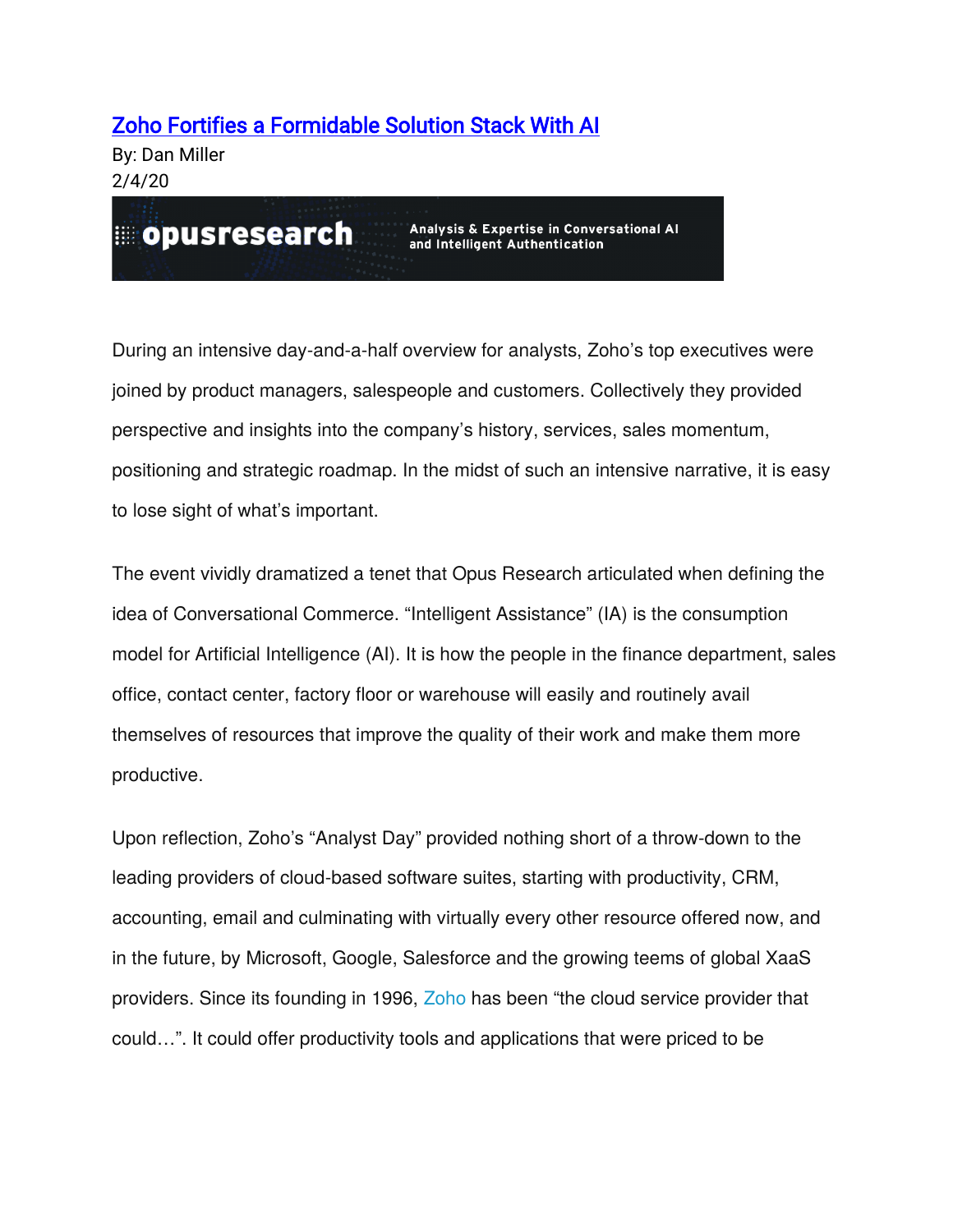attractive to cost-conscious individuals in small-to-mediium enterprises (SMEs) around the world.

From the beginning, Zoho's founders stayed true to a vision. All software and services are home-grown, developed initially by well-trained developers at the company's headquarters in rural India. Based on these in-house resources, the company now owns and offer a "full-stack" of solutions residing in their own cloud. At the lower layers, the Zoho cloud is comprised of its own data centers. Networking is provided through a group of 80+ domestic and international carriers who participate in the Zoho PhoneBridge.

**Supporting "IA": Both "Intelligent Assistance" and "Intelligence Augmentation"** Zoho deserves tremendous credit for investing in ways to infuse all of its popular apps, as well as the activities of its users with elements of "artificial intelligence" (AI). This was dramatized very effectively by Dylan Mahood and Victoria Jones during an overview and demonstration on Day 2 of the gathering. Dylan summarized the theme of his talk as an "AI Showcase" featuring the breadth, depth and integration of multiple elements of AI in the Zoho solution stack. Along with Victoria's use cases, it was really a clinic in Intelligent Assistance, or what Opus Research has repeatedly called "the consumption model for mere humans to make use of Artificial Intelligence."

The slide below is from Dylan's presentation. It is a partial listing of the elements of AI that Zoho has incorporated into its offering. As the product of over 10 years of internal development, the portfolio of capabilities is illustrated below in an almost random order. Handwriting recognition, language detection, translation and optical character recognition (OCR) will clearly improve the quality of communication and transaction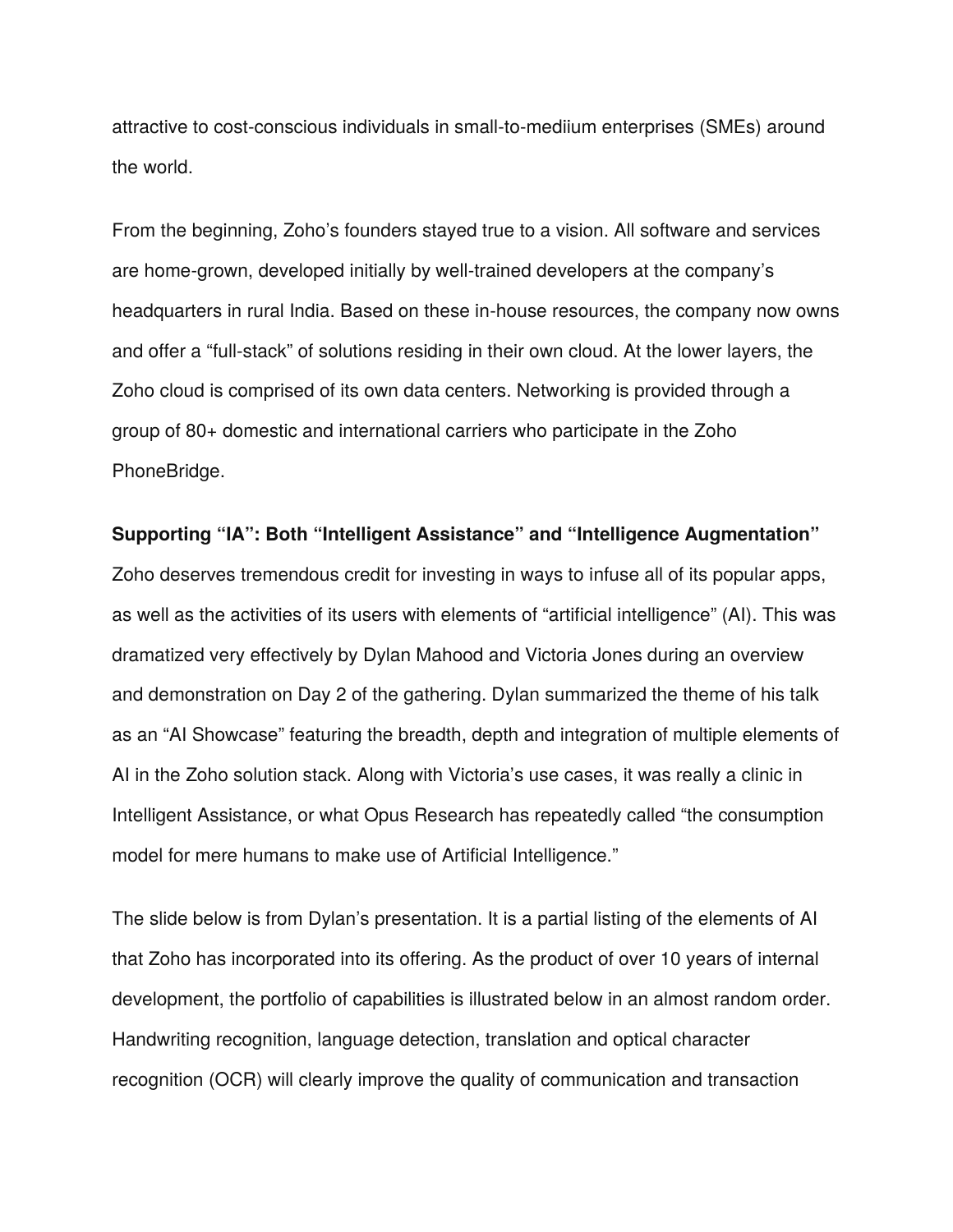processing throughout an internationally dispersed company. Translation, for example, now includes 90 identifiable languages, fourteen of which are part of "translatable" language pairs.



Trend-detection, forecasting, root cause analysis and seasonality detection greatly improve planning. Anomalous behavior, Phishing, malicious URL detection and face recognition can augment a companies security resources and promote personalization. This is especially powerful when embedded in Zoho's solution stack because its approach to data management is especially conducive to traditional data "silos" (inventory status, customer leads, employee profiles, financial data…) as interconnected "Data Pillars" that can be incorporated into responses to employee generated queries.

## **Expect A Higher Profile for Zia Search**

The ability for employees to use their own words to initiate a search that involves multiple databases as well as publicly available information on the World Wide Web was subtly demonstrated on Day One in the course of a product demo of a unified client portal that is part of ZohoOne. With more than 35 applications incorporated into the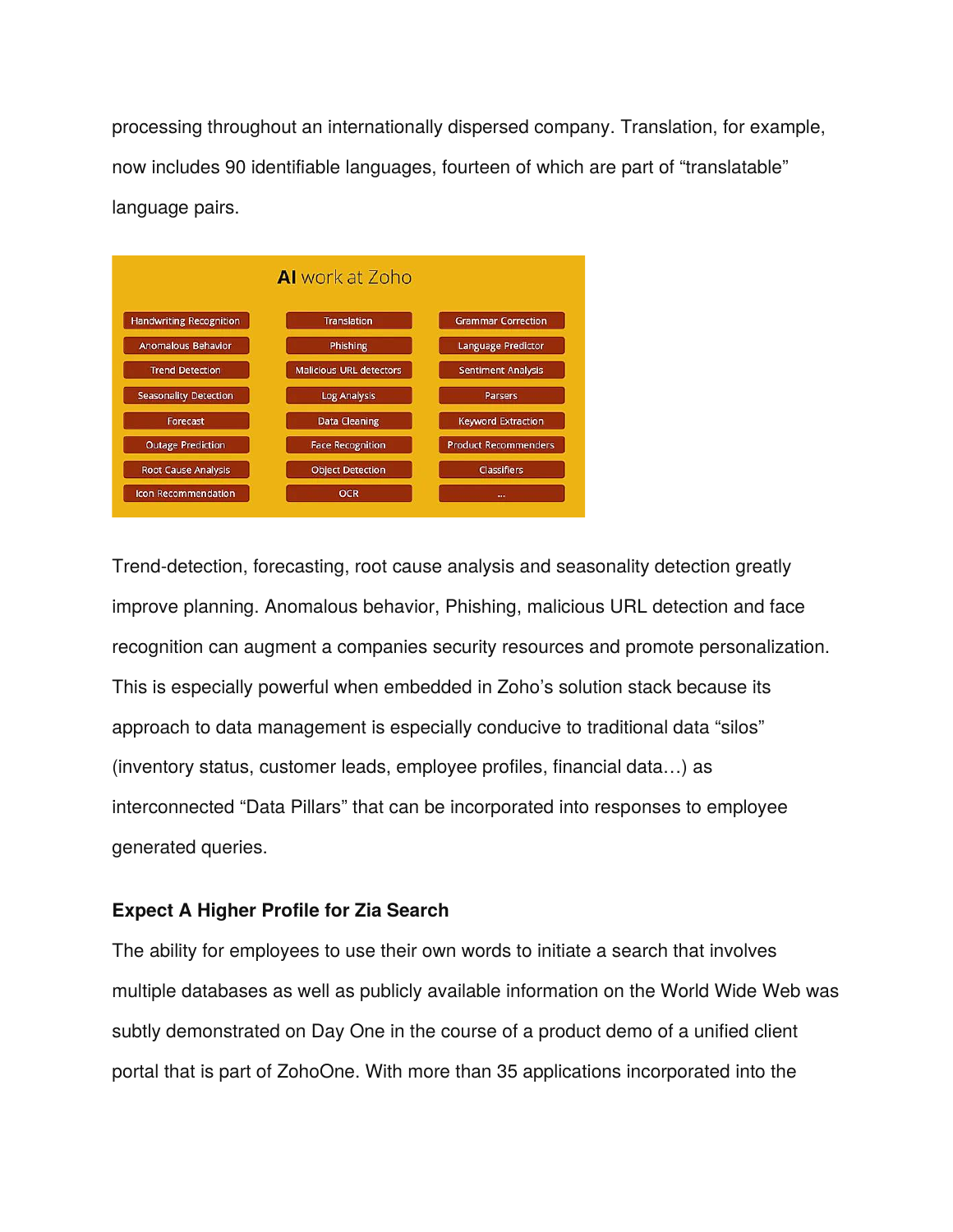ZohoOne Suite, customers requests are turning to simplicity and nothing addresses the challenges of making complex processes simple than a well-designed Intelligent Assistant that combines Natural Language Understanding, Analytics, Forecasting and Reporting.

Zoho is now bringing the power of natural language search "behind the firewall" in the form of Zia Search. According to Raju, Zoho customers are already generating something on the order of 16 million search/requests per day. This, in turn, gives rise to about 150 million indexing jobs daily. Adding intranet searches to the mix will increase the frequency of use and the intrinsic value of the search utility. By Zoho's estimate "if you'd this sort of enterprise search using the analogous features/functions on Amazon Web Service, it would cost a company \$10 million annually."

It is offered at no extra charge to users of Zia Search on Zoho One.

## **Four Cheers For Privacy Protection**

Sridhar Vembu highlighted another major differentiator for Zoho when he said flatly that the company's suite of marketing services would no longer support the use of third-party data. He is drawing a bright line between Zoho's service offerings in the CRM and Marketing domain from those offered by cloud-based service providers, specifically Google or Amazon, that derive revenues from exploiting personal data.

This approach burnishes Zoho's reputation for foresight. It is considered extremely risky because it puts its own concern over protecting individuals' privacy ahead of the concerns of SMEs and larger companies who regard the personal information they have aggregated on their own customers as a source of competitive advantage. Here's where it helps to recall that the company has been "profitable of day one" by operating its own